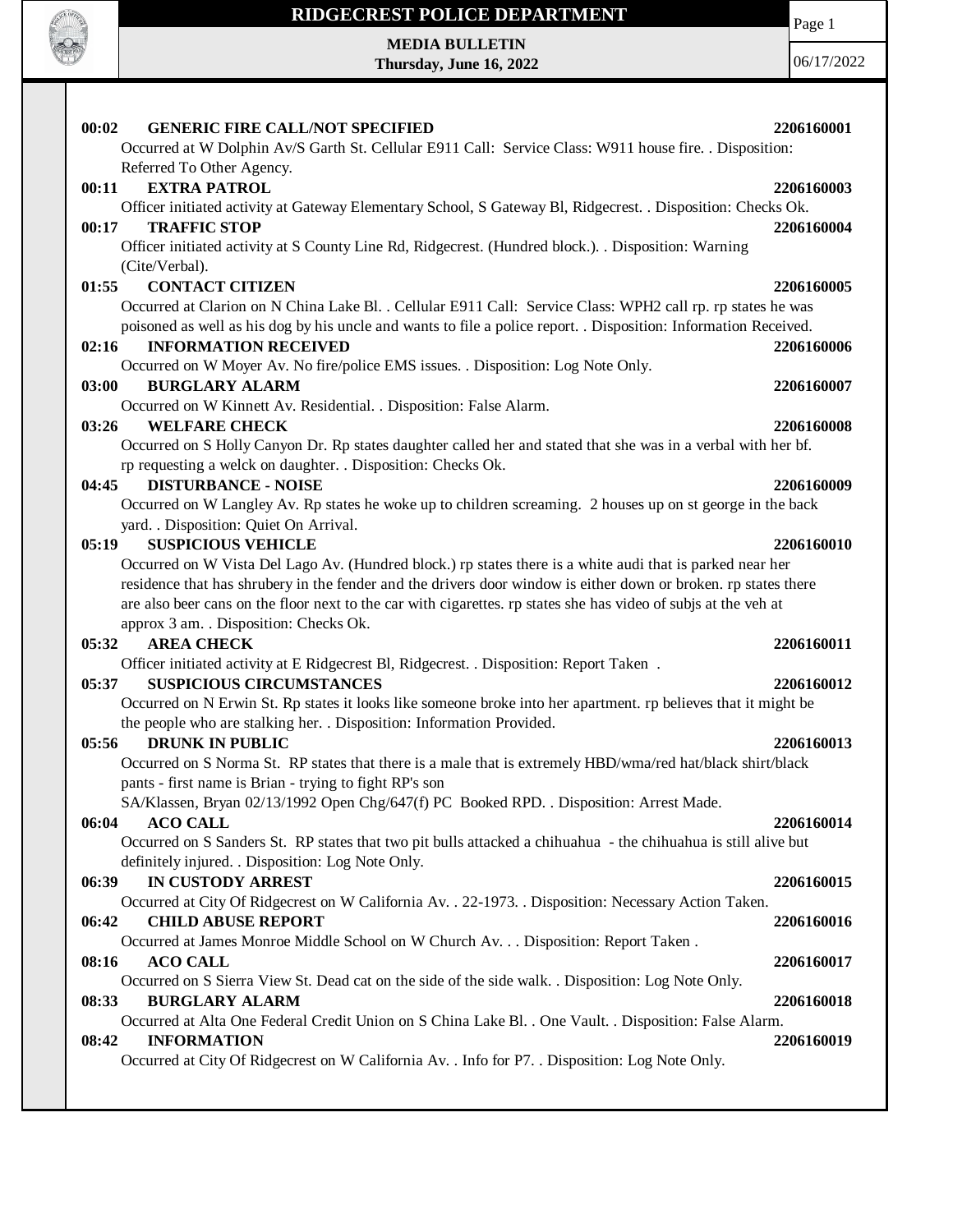

**MEDIA BULLETIN Thursday, June 16, 2022** Page 2

|       | <b>MEDICAL AID</b>                                                                                                  |            |
|-------|---------------------------------------------------------------------------------------------------------------------|------------|
| 08:48 | Occurred on W Moyer Av. Ambulance request. . Disposition: Referred To Other Agency.                                 | 2206160020 |
| 08:54 | <b>WELFARE CHECK</b>                                                                                                | 2206160021 |
|       | Occurred at Uso Building on W Ridgecrest Bl. . Black tank top and black pants laying on the roof of the             |            |
|       | building. . Disposition: Necessary Action Taken.                                                                    |            |
| 08:55 | <b>CONTACT CITIZEN</b>                                                                                              | 2206160022 |
|       | Occurred at Sands Mobile Home Park on W Ridgecrest Bl. . Rp is the manager of the property. states that there       |            |
|       | are squaters and would like them removed see incident 2206150067. contact via 21. Disposition: Information          |            |
|       | Provided.                                                                                                           |            |
| 08:57 | <b>FLAG DOWN</b>                                                                                                    | 2206160023 |
|       | Officer initiated activity at Fastrip Food Store, S China Lake Bl, Ridgecrest. . Disposition: Information Provided. |            |
| 09:01 | 911 WIRELESS CALL                                                                                                   | 2206160024 |
|       | Occurred at City Of Ridgecrest on W California Av. . Silent line, on call back RP wanted our address. .             |            |
|       | Disposition: Information Provided.                                                                                  |            |
| 09:07 | <b>ATTEMPT TO CONTACT</b>                                                                                           | 2206160025 |
|       | Officer initiated activity at W Haloid Av, Ridgecrest. . Disposition: Checks Ok.                                    |            |
| 09:22 | <b>CONTACT CITIZEN</b>                                                                                              | 2206160026 |
|       | Occurred at City Of Ridgecrest on W California Av. . Rp in the lobby-would like to talk to an officer about his     |            |
| 09:34 | daughter sneaking out. . Disposition: Information Provided.<br><b>INFORMATION RECEIVED</b>                          | 2206160027 |
|       | Occurred on W Moyer Av. Info rec. . Disposition: Information Received.                                              |            |
| 09:40 | <b>ACO CALL</b>                                                                                                     | 2206160028 |
|       | Officer initiated activity at W Langley Av, Ridgecrest. P/U cat trap. . Disposition: Animal Control Handled.        |            |
| 09:45 | <b>LAND TRESPASS</b>                                                                                                | 2206160029 |
|       | Occurred at Sands Mobile Home Park on W Ridgecrest Bl. . CALL PROP MANAGER NATALIE AND SHE                          |            |
|       | WILL HAVE THE OFFICERS GO TO THE CORRECT ADDRESS - CONTACT RP WITH DISPO. . Disposition:                            |            |
|       | Necessary Action Taken.                                                                                             |            |
| 09:48 | <b>INFORMATION RECEIVED</b>                                                                                         | 2206160030 |
|       | Occurred on W Moyer Av. Misc info. . Disposition: Information Received.                                             |            |
| 10:14 | 911 HANG UP                                                                                                         | 2206160031 |
|       | Occurred at City Of Ridgecrest on W California Av. . Hang up, no answer on call back. . Disposition:                |            |
|       | Necessary Action Taken.                                                                                             |            |
| 10:14 | <b>ACO CALL</b>                                                                                                     | 2206160032 |
|       | Officer initiated activity at S Sierra View St, Ridgecrest. Deceased cat. . Disposition: Animal Control Handled.    |            |
| 10:16 | <b>MEDICAL AID</b>                                                                                                  | 2206160033 |
|       | Occurred at High Desert Haven on S College Heights Bl. . Ambulance request. . Disposition: Referred To              |            |
|       | Other Agency.                                                                                                       |            |
| 10:16 | <b>INFORMATION RECEIVED</b><br>Occurred on W Moyer Av. Info rec. . Disposition: Information Received.               | 2206160034 |
| 10:25 | <b>ACO CALL</b>                                                                                                     | 2206160036 |
|       | Officer initiated activity at S Sanders St, Ridgecrest. (Hundred block.) Injured dog. . Disposition: Animal         |            |
|       | Control Handled.                                                                                                    |            |
| 10:34 | <b>FOLLOW UP</b>                                                                                                    | 2206160038 |
|       | Officer initiated activity at Saddas Eastridge Market, E Ridgecrest Bl, Ridgecrest. . Disposition: Follow Up        |            |
|       | Completed.                                                                                                          |            |
| 10:44 | <b>WELFARE CHECK</b>                                                                                                | 2206160039 |
|       | Occurred on W Perdew Av. Contact RP after WELCK is done. . Disposition: Necessary Action Taken.                     |            |
|       |                                                                                                                     |            |
|       |                                                                                                                     |            |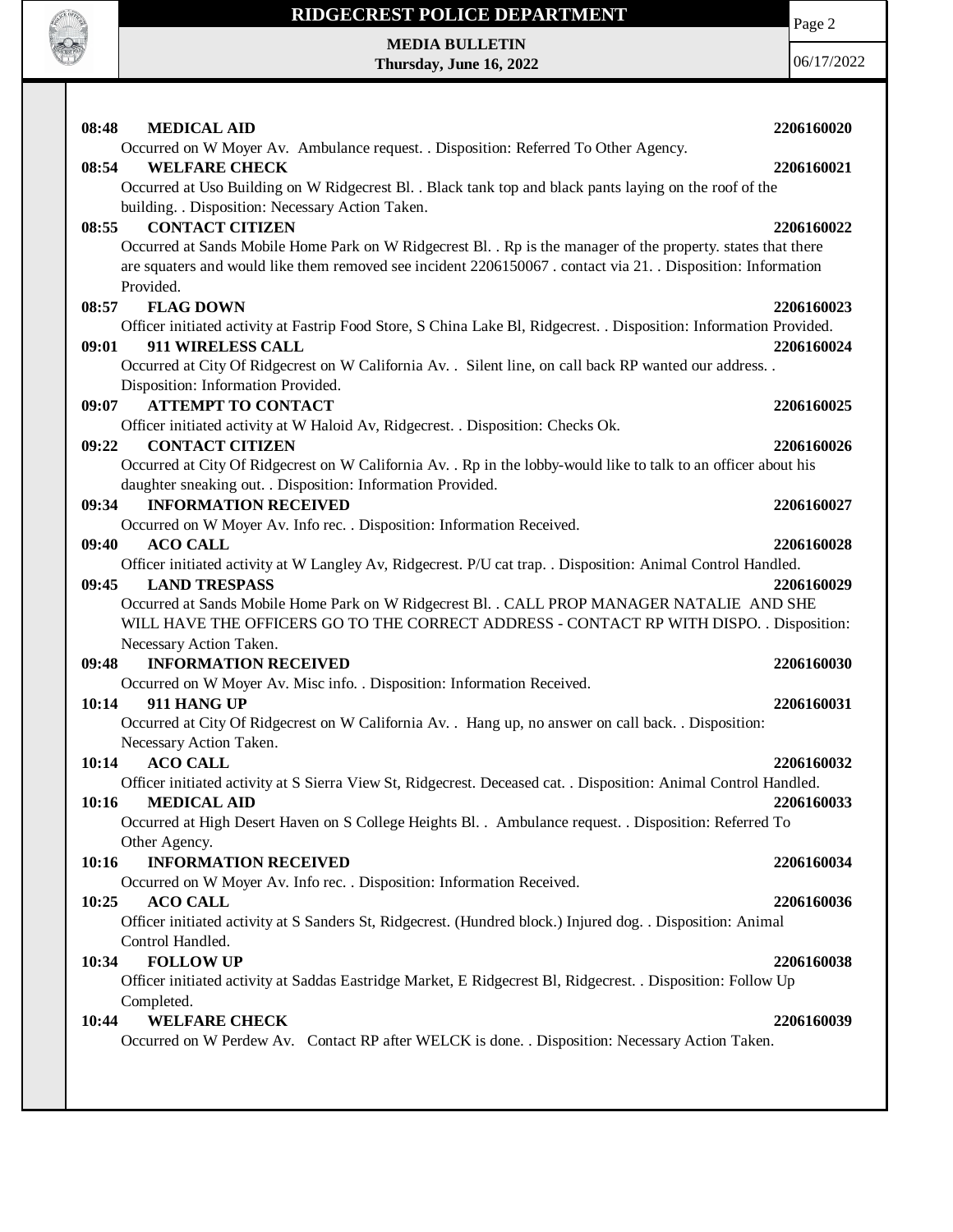

**MEDIA BULLETIN Thursday, June 16, 2022** Page 3

| 10:55        | <b>LOST PROPERTY</b>                                                                                                            | 2206160040 |
|--------------|---------------------------------------------------------------------------------------------------------------------------------|------------|
|              | Occurred at City Of Ridgecrest on W California Av. . Rp states he lost the tailgate to his trailer, its blue                    |            |
|              | expanded metal and also had a license plate on it/rp doesnt know license plate #/please call if located                         |            |
|              | Disposition: Information Received.                                                                                              |            |
| <b>11:08</b> | <b>ACO CALL</b>                                                                                                                 | 2206160041 |
|              | Officer initiated activity at E Ridgecrest Bl, Ridgecrest. With property owner. . Disposition: Animal Control                   |            |
|              | Handled.                                                                                                                        |            |
| 11:21        | <b>CONTACT CITIZEN</b>                                                                                                          | 2206160042 |
|              | Occurred on W Wilson Av. CALL RP/would like to know what can be done about an incident that occurred                            |            |
|              | with race communications workers. . Disposition: Information Provided.                                                          |            |
| 11:24        | <b>RUNAWAY/OUT OF CONTROL JUVENILE</b>                                                                                          | 2206160043 |
|              | Occurred at Gateway Elementary School on S Gateway Bl. . 6 yr old left the school-last seen going towards                       |            |
|              | Upjohn wearing dark sweatpants. . Disposition: Necessary Action Taken.                                                          |            |
| 11:25        | <b>MEDICAL AID</b>                                                                                                              | 2206160044 |
|              | Occurred on W Wildrose Av. Ambulance request. . Disposition: Referred To Other Agency.                                          |            |
| 11:30        | <b>THEFT</b>                                                                                                                    | 2206160045 |
|              | Occurred at City Of Ridgecrest on W California Av. . Rp in the lobby-states she had paperwork stolen from her,                  |            |
|              | including a pink slip to a vehicle. . Disposition: Negative Contact.                                                            |            |
| 12:38        | <b>ACO CALL</b>                                                                                                                 | 2206160046 |
|              | Occurred on W Ridgecrest Bl. SEE INCIDENT 2206150052. . Disposition: Animal Control Handled.                                    |            |
| 13:07        | <b>CONTACT CITIZEN</b><br>Occurred at City Of Ridgecrest on W California Av. . RP WOULD LIKE AN OFFICER TO CONTACT THEM         | 2206160047 |
|              | VIA 21. . Disposition: Necessary Action Taken.                                                                                  |            |
| 13:10        | <b>ASSIST OTHER DEPARTMENT</b>                                                                                                  | 2206160048 |
|              | Occurred at Santiago Ridgecrest Estates on W Ward Av. . CPS WOULD LIKE AN AOD. . Disposition:                                   |            |
|              | Assisted.                                                                                                                       |            |
| 13:24        | <b>WELFARE CHECK</b>                                                                                                            | 2206160049 |
|              | Occurred at Oyo Hotel on S China Lake Bl. . Female sitting in front of the hotel-she has been there for a few                   |            |
|              | hours -yells at people as they go by her -also has a bunch of bags beside her. . Disposition: Necessary Action                  |            |
|              | Taken.                                                                                                                          |            |
| 13:24        | <b>DISABLED VEHICLE</b>                                                                                                         | 2206160050 |
|              | Officer initiated activity at S China Lake Bl/E Bowman Rd, Ridgecrest. . Disposition: Checks Ok.                                |            |
| 13:47        | <b>MEDICAL AID</b>                                                                                                              | 2206160051 |
|              | Occurred on S Valley St. Ambulance request. . Disposition: Referred To Other Agency.                                            |            |
| 14:01        | <b>FOLLOW UP</b>                                                                                                                | 2206160052 |
|              | Officer initiated activity at S Porter St, Ridgecrest. . Disposition: Follow Up Completed.                                      |            |
| 14:08        | <b>DETAIL</b>                                                                                                                   | 2206160053 |
|              | Officer initiated activity at Cerro Coso Community College, S College Heights Bl, Ridgecrest. . Disposition:                    |            |
|              | Necessary Action Taken.                                                                                                         |            |
| 14:10        | <b>CONTACT CITIZEN</b>                                                                                                          | 2206160054 |
|              | Occurred at The Barn Ridgecrest on N China Lake Bl. . RP states her son's keys were stolen from that location                   |            |
|              | around 1243 - contact via 21. . Disposition: Information Provided.                                                              |            |
| 14:17        | <b>WELFARE CHECK</b>                                                                                                            | 2206160055 |
|              | Occurred on N China Lake Bl. (Hundred block.) RP states that there is a male that is on a "low bike" with a                     |            |
|              | backpack that is hunched over on the bike that is passed out. . Disposition: Checks Ok.                                         |            |
| 14:20        | 911 HANG UP                                                                                                                     | 2206160056 |
|              | Occurred at City Of Ridgecrest on W California Av. . Hang up, no answer on call back. . Disposition:<br>Necessary Action Taken. |            |
|              |                                                                                                                                 |            |
|              |                                                                                                                                 |            |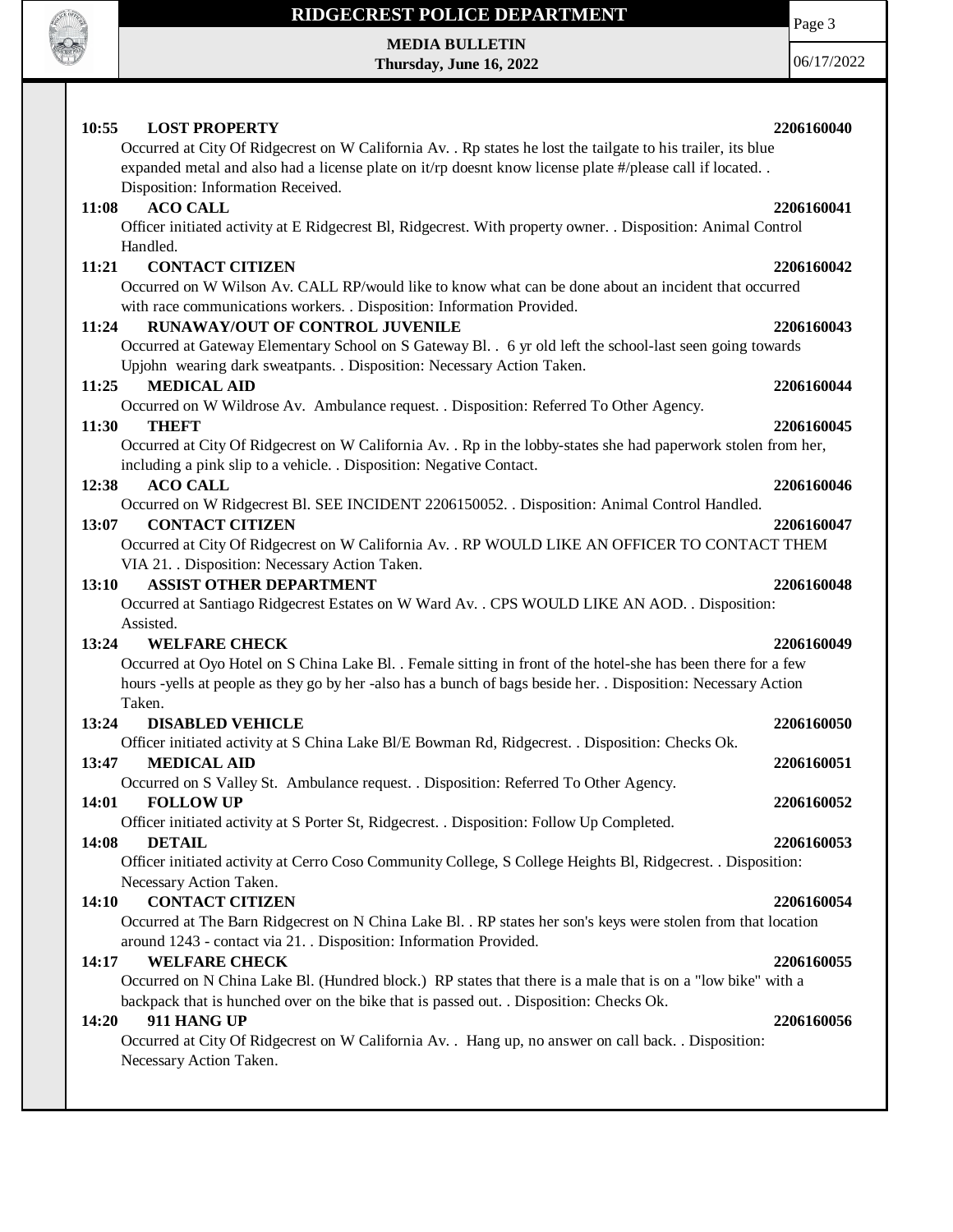

 $\mathbf{I}$ 

### **RIDGECREST POLICE DEPARTMENT**

**MEDIA BULLETIN Thursday, June 16, 2022** Page 4

| 14:23<br>14:28 | <b>KEEP THE PEACE</b><br>Occurred on W Mariposa Av. RP requesting a KTP so he can go gets his pet -. . Disposition: Peace Kept.<br><b>WELFARE CHECK</b><br>Occurred on S Silver Ridge St. Welck on elderly male/rp states that she hasnt seen or heard her neighbor in<br>about a week, his white truck is in the driveway and his trash cans are still on the street from last week, rp<br>states he is really good about putting his cans away/unk name for the subject. . Disposition: Necessary Action | 2206160057<br>2206160058 |
|----------------|------------------------------------------------------------------------------------------------------------------------------------------------------------------------------------------------------------------------------------------------------------------------------------------------------------------------------------------------------------------------------------------------------------------------------------------------------------------------------------------------------------|--------------------------|
| 14:44          | Taken.<br>PETTY THEFT<br>Occurred at Marshall's #1238 on N China Lake Bl. . RP states her purse was stolen from her vehicle. .<br>Disposition: Information Received.                                                                                                                                                                                                                                                                                                                                       | 2206160059               |
| 14:58<br>14:59 | <b>ACO CALL</b><br>Officer initiated activity at S Lilac Sq, Ridgecrest. . Disposition: Animal Control Handled.<br><b>ACO CALL</b>                                                                                                                                                                                                                                                                                                                                                                         | 2206160060<br>2206160061 |
| 15:03          | Officer initiated activity at E Kashmir Ln, Ridgecrest. . Disposition: Animal Control Handled.<br>911 HANG UP<br>Occurred at City Of Ridgecrest on W California Av. . Hang up, no answer on call back. . Disposition:                                                                                                                                                                                                                                                                                      | 2206160062               |
| 15:06          | Necessary Action Taken.<br><b>CIVIL PROBLEM</b><br>Occurred at City Of Ridgecrest on W California Av. . Rp in the lobby-states his landlord refused to take his rent                                                                                                                                                                                                                                                                                                                                       | 2206160063               |
| 15:38          | payment. . Disposition: Information Provided.<br><b>FOLLOW UP</b><br>Officer initiated activity at S Greenlawn St, Ridgecrest. . Disposition: Follow Up Completed.                                                                                                                                                                                                                                                                                                                                         | 2206160064               |
| 15:41          | <b>ACO CALL</b><br>Officer initiated activity at Vermani, Nick, E Ridgecrest Bl, Ridgecrest. Abandoned dog. . Disposition: Animal<br>Control Handled.                                                                                                                                                                                                                                                                                                                                                      | 2206160065               |
| 16:07          | <b>DISTURBANCE FIGHT</b><br>Occurred on W Weiman Av. 3 adults one child involved - green pu is following them currently - truck is gone -<br>one man is walking away and one is following him. . Disposition: Unable To Locate.                                                                                                                                                                                                                                                                            | 2206160066               |
| 16:23<br>16:26 | <b>MEDICAL AID</b><br>Occurred at Econo Lodge on W Inyokern Rd. . Ambulance request. . Disposition: Referred To Other Agency.<br><b>STOLEN VEHICLE REPORT</b><br>Occurred on S Warner St. Nissan Sentra 2013 silver in color - RP states her friend took her vehicle and has                                                                                                                                                                                                                               | 2206160067<br>2206160068 |
| 16:28          | now blocked her number and won't give her car back. . Disposition: Report Taken.<br><b>ACO CALL</b><br>Officer initiated activity at W Perdew Av, Ridgecrest. Follow Up. . Disposition: Animal Control Handled.                                                                                                                                                                                                                                                                                            | 2206160069               |
| 16:41<br>16:47 | <b>ACO CALL</b><br>Officer initiated activity at N Fairview St, Ridgecrest. (Hundred block.). . Disposition: Animal Control Handled.<br><b>HAZARDOUS CONDITION</b>                                                                                                                                                                                                                                                                                                                                         | 2206160070<br>2206160071 |
|                | Occurred on N Las Posas Ct. RP states that he has a tree that is splitting in his yard which is causing the<br>concrete to buckle. With the sidewalk buckling it is causing a light pole to bow out. RP is worried that it will fall<br>and cause an accident or hurt someone. . Disposition: Information Provided.                                                                                                                                                                                        |                          |
| 16:52          | 911 HANG UP<br>Occurred at City Of Ridgecrest on W California Av. . Hang up, unable to call back. . Disposition: Necessary                                                                                                                                                                                                                                                                                                                                                                                 | 2206160072               |
| 17:03          | Action Taken.<br><b>BRANDISHING A WEAPON</b><br>Occurred at N Norma St/W Graaf Av. WMA in a black tank top/heavy set/506-508 walking southbound on<br>Norma with an axe. . Disposition: Report Taken .                                                                                                                                                                                                                                                                                                     | 2206160073               |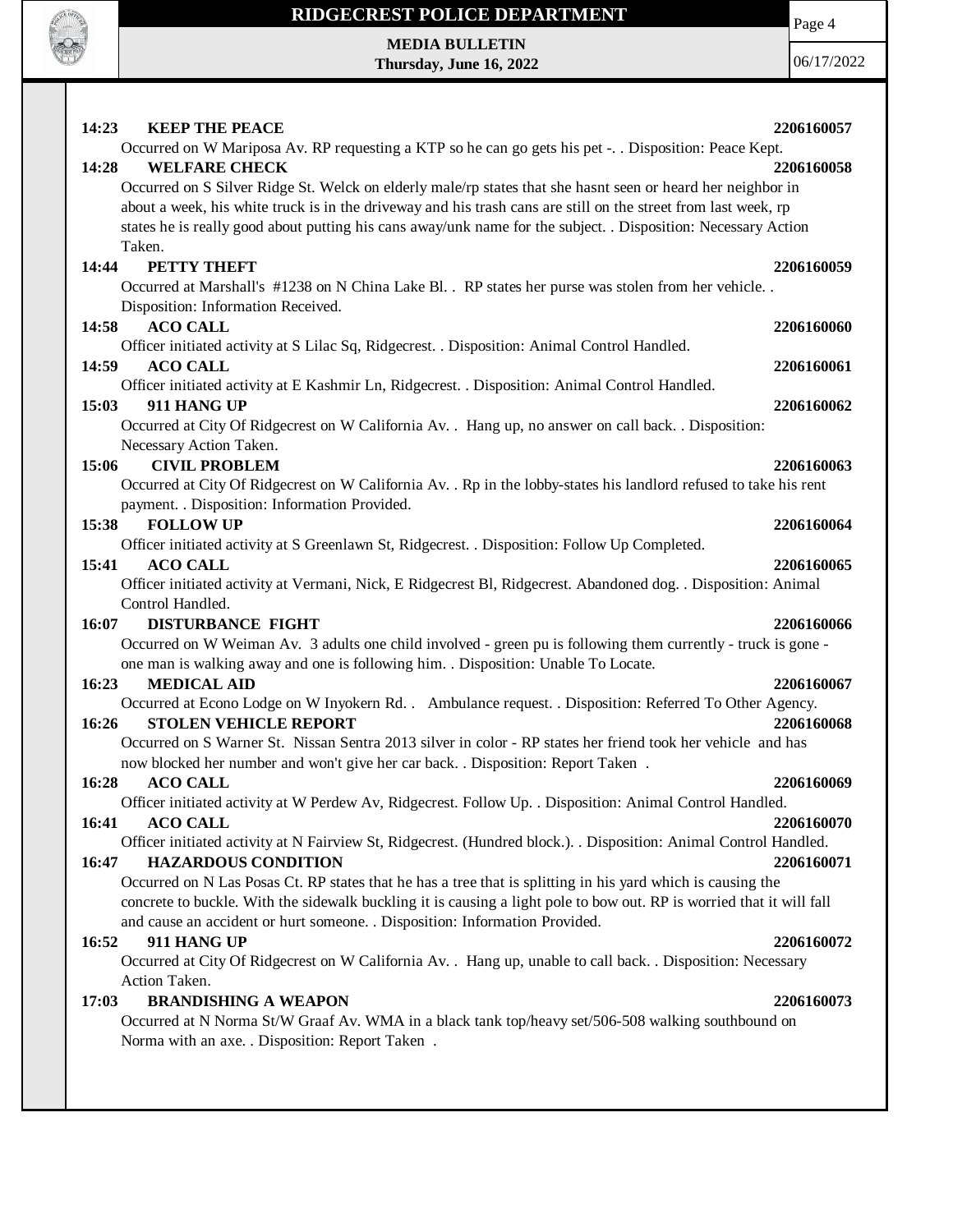

Page 5

**MEDIA BULLETIN Thursday, June 16, 2022**

| 17:45<br><b>WELFARE CHECK</b><br>Occurred on W Haloid Av. RP states they would like to have a well check. . Disposition: Checks Ok.           | 2206160074 |
|-----------------------------------------------------------------------------------------------------------------------------------------------|------------|
| 18:06<br><b>ACO CALL</b>                                                                                                                      | 2206160075 |
| Occurred at Walmart Supercenter on E Bowman Rd. . Report of multiple dogs in LT town and country. .                                           |            |
| Disposition: Warning (Cite/Verbal).                                                                                                           |            |
| <b>RECKLESS VEHICLE</b><br>18:08                                                                                                              | 2206160076 |
| Occurred on N Warner St. White BMW speeds regularly 70-80 MPH/LS in area 2 prior to call. . Disposition:                                      |            |
| Gone On Arrival.                                                                                                                              |            |
| <b>TRAFFIC STOP</b><br>18:28                                                                                                                  | 2206160077 |
| Officer initiated activity at N Alvord St, Ridgecrest. (Hundred block.). . Disposition: Warning (Cite/Verbal).                                |            |
| 18:33<br>911 WIRELESS CALL<br>Occurred at City Of Ridgecrest on W California Av. . Cellular E911 Call:                                        | 2206160078 |
| Service Class: W911 Rustling/open line. . Disposition: Log Note Only.                                                                         |            |
| PROPERTY DAMAGE ONLY TC<br>19:04                                                                                                              | 2206160079 |
| Officer initiated activity at Panda Express, S China Lake Bl, Ridgecrest. . Disposition: Necessary Action Taken.                              |            |
| RUNAWAY/OUT OF CONTROL JUVENILE<br>19:12                                                                                                      | 2206160080 |
| Occurred on N Norma St. Two brothers are arguing . RP stated he stopped it from becoming physical                                             |            |
| Disposition: Counselled.                                                                                                                      |            |
| PEDESTRIAN CHECK<br>20:36                                                                                                                     | 2206160081 |
| Officer initiated activity at Ale's Crab House, S China Lake Bl, Ridgecrest. . Disposition: Necessary Action                                  |            |
| Taken.                                                                                                                                        |            |
| 20:51<br><b>EXTRA PATROL</b>                                                                                                                  | 2206160082 |
| Occurred on W Howell Av. (Hundred block.) Request for extra patrol this evening. . Disposition: Checks Ok.<br>20:54<br><b>DECEASED PERSON</b> | 2206160083 |
| Occurred on W Haloid Av. RP would like WELCK on her husband b/c he hasn't shown up to work in 3 days                                          |            |
| and nobody has been able to reach him                                                                                                         |            |
| 20:59<br><b>DOMESTIC DISTURBANCE</b>                                                                                                          | 2206160084 |
| Occurred at Travel Suites Hotel on S China Lake Bl. Disposition: Domestic Violence Documentation.                                             |            |
| <b>GTA RECOVERY</b><br>21:08                                                                                                                  | 2206160085 |
| Occurred at City Of Ridgecrest on W California Av.                                                                                            |            |
| <b>VANDALISM</b><br>21:20                                                                                                                     | 2206160086 |
| Occurred at Sands Mobile Home Park on W Ridgecrest Bl. . Cellular E911 Call:                                                                  |            |
| Service Class: WPH2 RP States a woman is breaking his windows. . Disposition: Report Taken.                                                   |            |
| <b>CONTACT CITIZEN</b><br>21:27<br>Occurred at City Of Ridgecrest on W California Av. . RP wants to speak with an officer. . Disposition:     | 2206160087 |
| Information Provided.                                                                                                                         |            |
| <b>LAND TRESPASS</b><br>21:36                                                                                                                 | 2206160088 |
| Occurred on W Haloid Av. RP stating male walked through park/RO stating he's been trespassed ?LS SW area                                      |            |
| of park. . Disposition: Unable To Locate.                                                                                                     |            |
| <b>INFORMATION</b><br>22:43                                                                                                                   | 2206160089 |
| Occurred on N Sierra View St. Logging call only. . Disposition: Log Note Only.                                                                |            |
| <b>DISTURBANCE - NOISE</b><br>23:01                                                                                                           | 2206160090 |
| Occurred at City Of Ridgecrest on W Langley Av. . 2 houses over/kids making noise in the backyard/possibly                                    |            |
| in a pool. . Disposition: Warning (Cite/Verbal).                                                                                              |            |
| <b>AREA CHECK</b><br>23:20                                                                                                                    | 2206160091 |
| Officer initiated activity at W Mariposa Av, Ridgecrest. (Hundred block.). . Disposition: Unable To Locate.                                   |            |
|                                                                                                                                               |            |